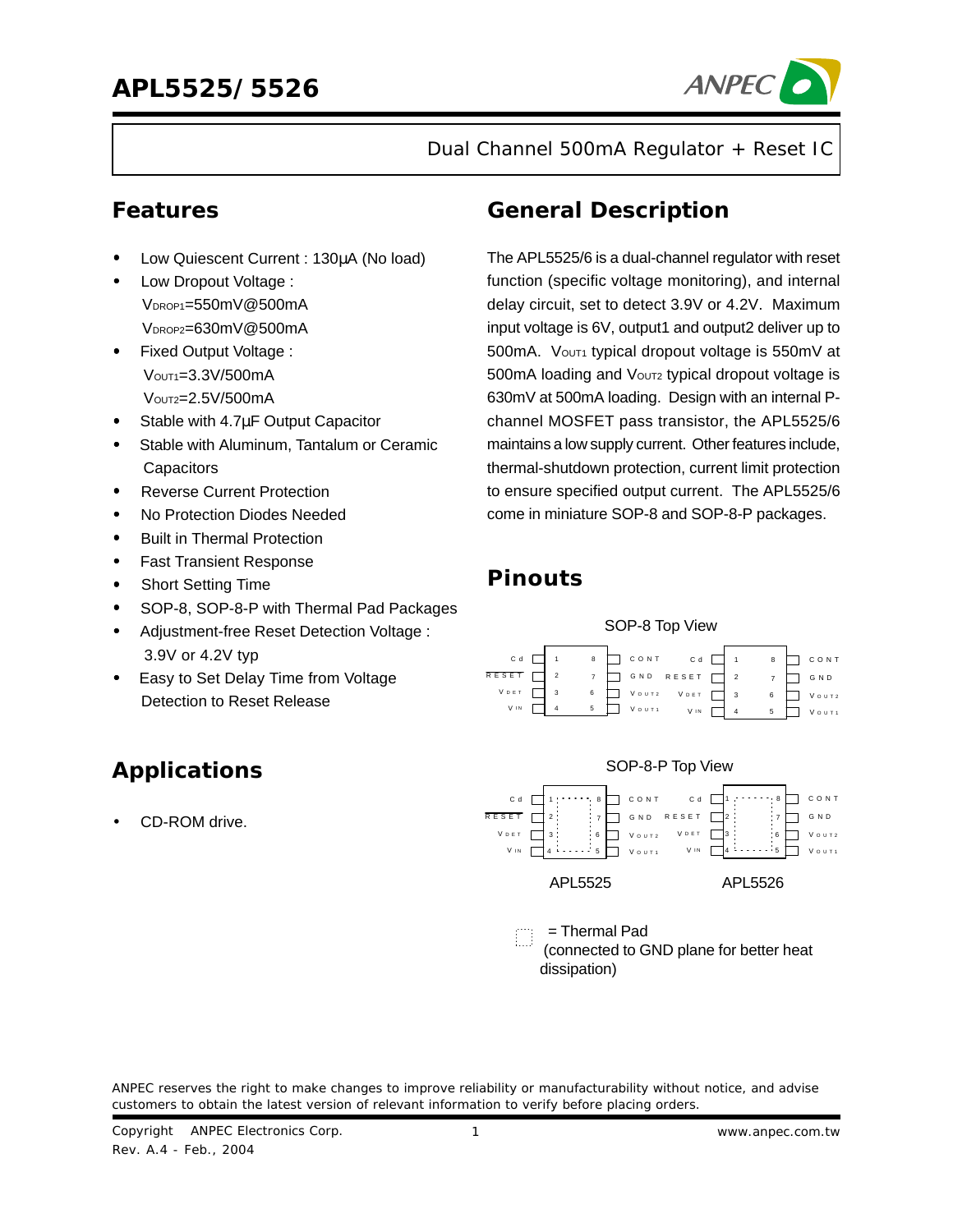

### **Ordering and Marking Information**



### **Pin Description**

|                   | <b>PIN</b>               | <b>I/O</b> |                                                                                                                                                                                                  |
|-------------------|--------------------------|------------|--------------------------------------------------------------------------------------------------------------------------------------------------------------------------------------------------|
| No.               | <b>Name</b>              |            | <b>Description</b>                                                                                                                                                                               |
|                   | Cd                       |            | Delay time capacitor pin, RESET pin output delay time can be set by<br>the capacitor connected to the Cd pin. $tPLH = 130000*C$ , $tPLH$ :<br>transmission delay time (s), C:capacitor value (F) |
| 2                 | <b>RESET</b>             | O          | Input voltage detection output pin, low = VDET <vs, high="VDET">VS</vs,>                                                                                                                         |
| <b>RESET</b><br>O |                          |            | Input voltage detection output pin, high = VDET <vs, low="VDET">VS</vs,>                                                                                                                         |
| 3                 | <b>VDET</b>              |            | Input pin of voltage detection.                                                                                                                                                                  |
| 4                 | <b>V<sub>IN</sub></b>    |            | Voltage supply input pin.                                                                                                                                                                        |
| 5                 | $V$ $O$ lit <sub>1</sub> | O          | Regulator output pin.                                                                                                                                                                            |
| 6                 | VOUT <sub>2</sub>        | O          | Regulator output pin.                                                                                                                                                                            |
| 7                 | <b>GND</b>               |            | GND pin                                                                                                                                                                                          |
| 8                 | <b>CONT</b>              |            | Vout1 on/off-control pin, Vout1 will be turn off when CONT pull to low.                                                                                                                          |

### **Absolute Maximum Ratings**

| Symbol                  | <b>Parameter</b>                                                             | Rating               | Unit          |
|-------------------------|------------------------------------------------------------------------------|----------------------|---------------|
| VIN, VOUT               | Input Voltage or Out Voltage                                                 | 6.5                  | V             |
| CONT                    | VOUT1 Shutdown Control Pin                                                   | 6.5                  | V             |
| <b>VDET</b>             | <b>RESET Pin Supply Voltage</b>                                              | 6.5                  | V             |
| R <sub>TH</sub> JA      | Thermal Resistance - Junction to Ambient<br>SOP-8<br>$SOP-8-P$               | 160<br>80            | $\degree$ C/W |
| P <sub>D</sub>          | Power Dissipation                                                            | Internally Limited   | W             |
| ΤJ                      | Operating Junction Temperature<br><b>Control Section</b><br>Power Transistor | 0 to 125<br>0 to 150 | $^{\circ}$ C  |
| <b>T</b> <sub>STG</sub> | Storage Temperature Range                                                    | $-65$ to $+150$      | $^{\circ}$ C  |
| ΤL                      | Lead Temperature (Soldering, 10 second)                                      | 260                  | $^{\circ}$ C  |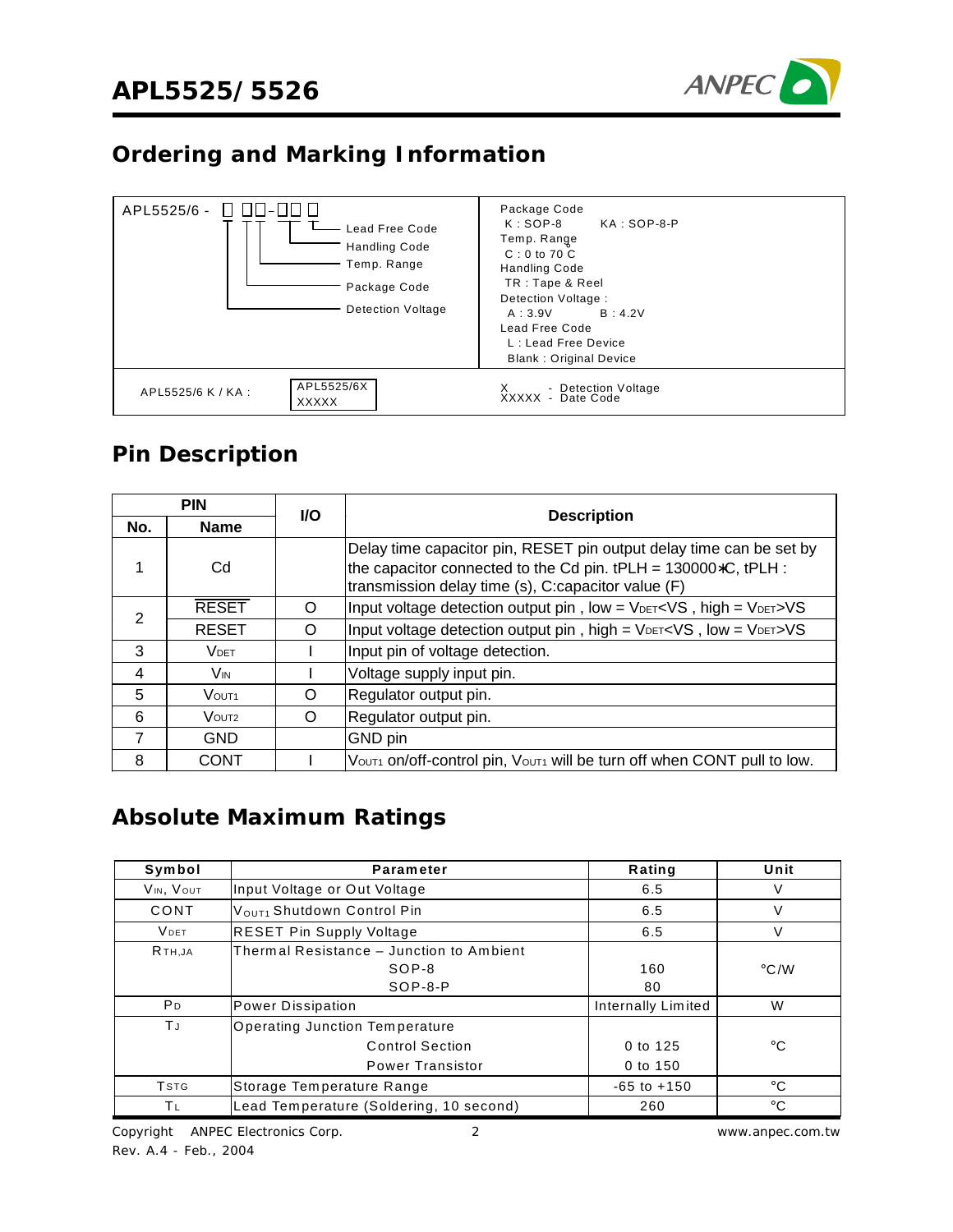

### **Electrical Characteristics**

Unless otherwise noted these specifications apply over full temperature, VIN=5V, CIN=1µF, COUT1=4.7µF, COUT2=4.7µF, CONT=VIN, TJ=0 to 125°C . Typical values refer to TJ=25°C .

|                          |                                                                      |                                                                   | APL5525/6     |      |                       | <b>Unit</b>     |
|--------------------------|----------------------------------------------------------------------|-------------------------------------------------------------------|---------------|------|-----------------------|-----------------|
| Symbol                   | <b>Parameter</b>                                                     | <b>Test Conditions</b>                                            | Min.          | Typ. | Max.                  |                 |
| $V_{IN}$                 | Input Voltage                                                        |                                                                   |               |      | 6                     | $\vee$          |
|                          | Quiescent Current                                                    | $IOUT1 = 0mA, IOUT2 = 0mA$                                        |               | 130  |                       | μA              |
| $I_{\mathsf{Q}}$         | Shutdown Supply<br>Current                                           | $CONT = low$<br>$I_{\text{OUT2}} = 0$ mA, $V_{\text{IN}} = 6.0 V$ |               | 100  |                       | μA              |
| $I_{CONT}$               | Shutdown Input Bias<br>current                                       | V <sub>CONT</sub> =V <sub>IN</sub>                                |               |      | 0.1                   | μA              |
| <b>V<sub>CONT</sub></b>  | <b>High Threshold Voltage</b><br>Low Threshold Voltage               |                                                                   | 1.6<br>$-0.3$ |      | $V_{IN} + 0.3$<br>0.4 | V               |
| Icco                     | V <sub>DET</sub> Input Current                                       | $V_{DET} = 5V$                                                    |               | 20   | 40                    | μA              |
| Regulator1               |                                                                      |                                                                   |               |      |                       |                 |
| V <sub>OUT1</sub>        | <b>Output Voltage</b>                                                | $V_{IN} = 5V$                                                     | 3.234         | 3.3  | 3.366                 | V               |
| I <sub>LIMIT</sub>       | <b>Circuit Current Limit</b>                                         | $V_{IN} = 5V$                                                     |               | 950  |                       | mA              |
| $I_{\text{OUT}}$         | <b>Load Current</b>                                                  |                                                                   | 500           |      |                       | mA              |
|                          | REG <sub>LINE</sub> Line Regulation                                  | V <sub>OUT</sub> +0.5V< V <sub>IN</sub> <6.0V, Iouτ=10mA          |               | 4    | 6                     | mV              |
|                          | REG <sub>LOAD</sub> Load Regulation                                  | $\overline{V_{IN}}$ =5V, 0mA< $I_{OUT}$ < $I_{MAX}$               |               | 25   | 60                    | mV              |
| <b>V</b> <sub>DROP</sub> | Dropout Voltage <sup>(Note)</sup><br>(VOUT(Nominal)=3.3V<br>Version) | $I_{\text{OUT}} = 500 \text{mA}$                                  |               | 550  | 650                   | mV              |
| <b>PSRR</b>              | Ripple Rejection                                                     | F≤1kHz, 1Vpp at I <sub>OUT</sub> =50mA                            | 45            | 50   |                       | dB              |
| <b>OTS</b>               | Over Temperature<br>Shutdown                                         |                                                                   |               | 150  |                       | $\rm ^{\circ}C$ |
|                          | Over Temperature<br>Shutdown Hysteresis                              | <b>Hysteresis</b>                                                 |               | 10   |                       | $\rm ^{\circ}C$ |
| <b>TC</b>                | Output Voltage<br>Temperature<br>Coefficient                         | $T_a = -20 \sim 80^{\circ}c$                                      |               | 100  |                       | ppm/°C          |
|                          | <b>Output Capacitor</b>                                              |                                                                   |               | 4.7  |                       | $\mu$ F         |
| $C_{OUT}$                | <b>ESR</b>                                                           |                                                                   | 0.01          |      | $\mathbf{1}$          | Ohm             |
| Regulator2               |                                                                      |                                                                   |               |      |                       |                 |
| V <sub>OUT2</sub>        | <b>Output Voltage</b>                                                | $V_{IN} = 5V$                                                     | 2.45          | 2.5  | 2.55                  | $\vee$          |
| I <sub>LIMIT</sub>       | <b>Circuit Current Limit</b>                                         | $V_{IN} = 5V$                                                     |               | 950  |                       | mA              |
| $I_{\text{OUT}}$         | <b>Load Current</b>                                                  |                                                                   | 500           |      |                       | mA              |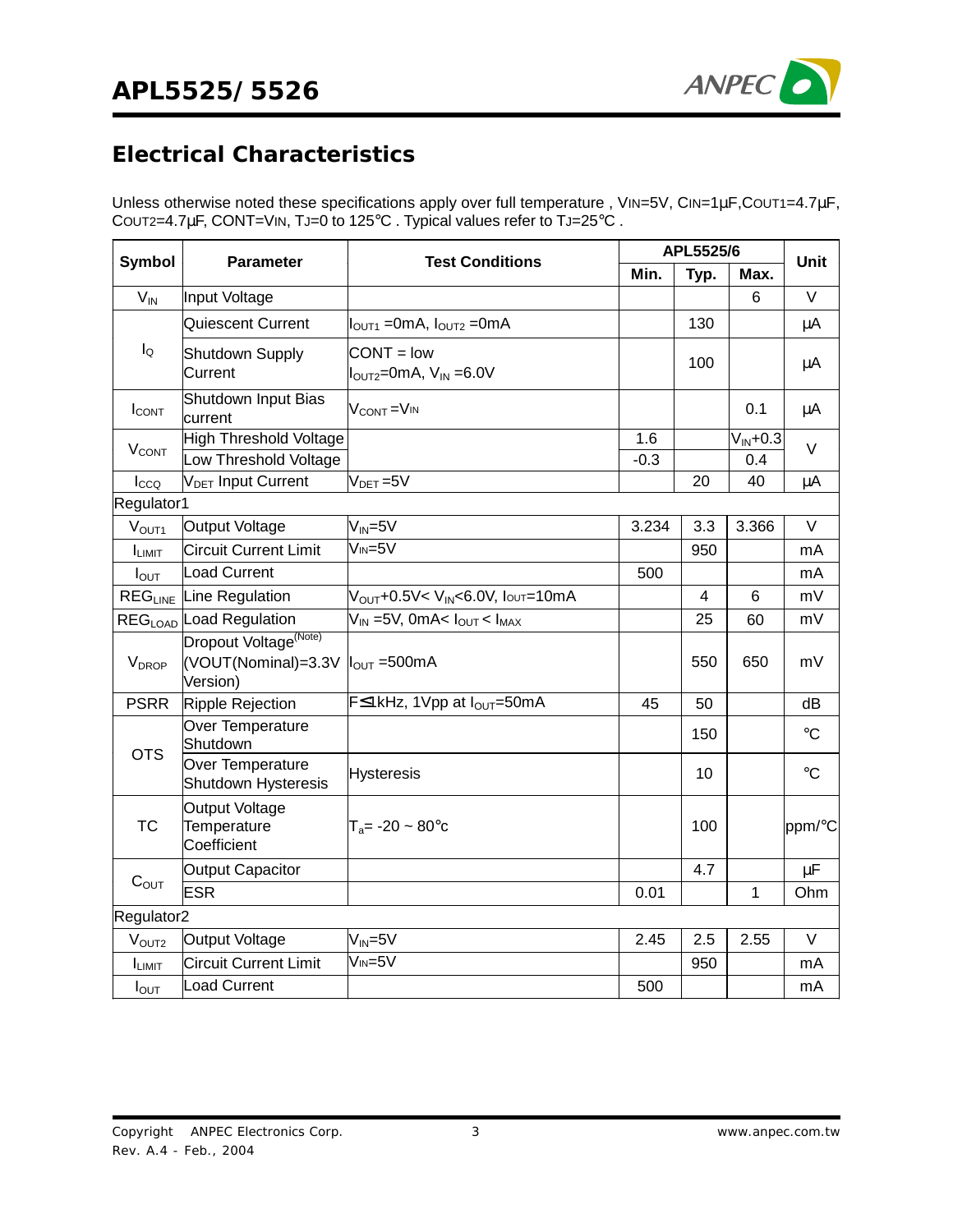

# **Electrical Characteristics (Cont.)**

Unless otherwise noted these specifications apply over full temperature, VIN=5V, CIN=1µF, COUT1=4.7µF, COUT2=4.7µF, CONT=VIN, TJ=0 to 125°C . Typical values refer to TJ=25°C .

| <b>Symbol</b>                 | <b>Parameter</b>                                                                              | <b>Test Conditions</b>                                                     | APL5525/6 |      |              | <b>Unit</b>     |
|-------------------------------|-----------------------------------------------------------------------------------------------|----------------------------------------------------------------------------|-----------|------|--------------|-----------------|
|                               |                                                                                               |                                                                            | Min.      | Typ. | Max.         |                 |
|                               | <b>REG<sub>LINE</sub></b> Line Regulation                                                     | V <sub>OUT</sub> +0.5V< V <sub>IN</sub> <6.0V, Ioυτ=10mA                   |           | 4    | 6            | mV              |
|                               | REG <sub>LOAD</sub> Load Regulation                                                           | $V_{IN}$ =5V, 0mA< $I_{OUT}$ < $I_{MAX}$                                   |           | 30   | 50           | mV              |
| <b>V</b> <sub>DROP</sub>      | Dropout Voltage <sup>(Note)</sup><br>(VOUT(Nominal)=2.5V  l <sub>OUT</sub> =500mA<br>Version) |                                                                            |           | 630  | 750          | mV              |
| <b>PSRR</b>                   | Ripple Rejection                                                                              | F≤1kHz, 1Vpp at l <sub>OUT</sub> =50mA                                     | 45        | 52   |              | dB              |
| <b>OTS</b>                    | Over Temperature<br>Shutdown                                                                  |                                                                            |           | 150  |              | $\rm ^{\circ}C$ |
|                               | Over Temperature<br>Shutdown Hysteresis                                                       | <b>Hysteresis</b>                                                          |           | 10   |              | $\rm ^{\circ}C$ |
| TC                            | <b>Output Voltage</b><br>Temperature<br>Coefficient                                           | $T_a = -20 - 80^{\circ}c$                                                  |           | 100  |              | ppm/°C          |
|                               | <b>Output Capacitor</b>                                                                       |                                                                            |           | 4.7  |              | μF              |
| $C_{OUT}$                     | <b>ESR</b>                                                                                    |                                                                            | 0.01      |      | $\mathbf{1}$ | Ohm             |
| RESET / RESET                 |                                                                                               |                                                                            |           |      |              |                 |
| <b>VS</b>                     |                                                                                               | VDET=H->L (APL5525/6A)                                                     |           | 3.9  |              | V               |
|                               | Detection Voltage                                                                             | VDET=H→L (APL5525/6В)                                                      |           | 4.2  |              |                 |
| $\triangle$ VS/ $\triangle$ T | Vs Temperature<br>Coefficient                                                                 | $T_a = -20 - +80$ °C                                                       |           | 100  |              | ppm/°C          |
| $\triangle$ VS                | Hysteresis Voltage                                                                            | $V$ DET = $H\rightarrow L$                                                 | 130       | 180  | 230          | mV              |
| $V_{OL}$                      | Low-level Output<br>Voltage                                                                   | $V_{\text{DET}} = 3.9V$ , $R_L = 4.7k\Omega$                               |           | 12   | 60           | mV              |
| lон                           | Output Leakage<br>Current                                                                     | $V$ det = 5 $V$                                                            |           | 0.5  | 1            | μA              |
| I <sub>OL1</sub>              | Output Current1                                                                               | $V_{\text{DET}} = 3.9V$ , $V_{\text{REST}} = 0.4V$                         | 25        | 30   |              | mA              |
| I <sub>OL2</sub>              | <b>Output Current2</b>                                                                        | $V_{\text{DET}} = 3.9V$ , $V_{\text{REST}} = 0.4V$<br>$T_a = -20 - +80$ °C | 20        | 25   |              | mA              |
| tPLH                          | "H" Transmission Delay $ _{\text{Cd}} = 0$ µF<br><b>Time</b>                                  |                                                                            |           | 42   | 90           | μs              |
| tPLH1                         | <b>Reset Delay Time</b>                                                                       | $V_{\text{DET}} = 3.7 \vee \rightarrow 5 \vee$ , Cd = 0.1µF                | 8         | 13   | 18           | ms              |
| tPHL                          | "L" Transmission Delay $ _{\text{Cd}} = 0$ µF<br><b>Time</b>                                  |                                                                            |           | 4    | 90           | μs              |
| VOPL                          | <b>Threshold Operating</b><br>Voltage                                                         | $V_{\text{RESET}} = 0.4V$                                                  |           | 0.95 | 1.25         | V               |

Note : Dropout voltage definition :  $V_{IN}$ -  $V_{OUT}$  when  $V_{OUT}$  is 2% below the value of  $V_{OUT}$  for  $V_{IN}$ =5V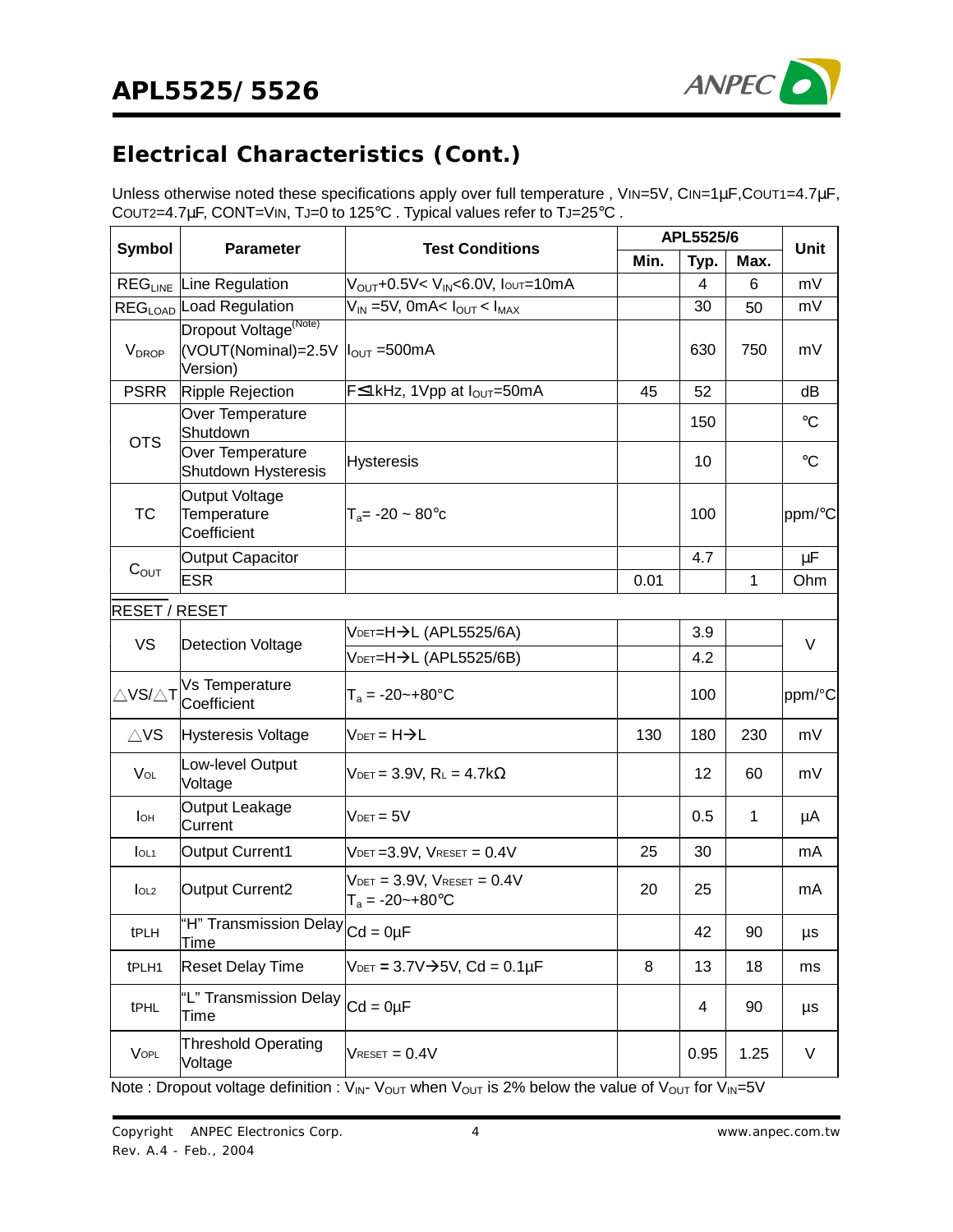

# **Application Circuit**

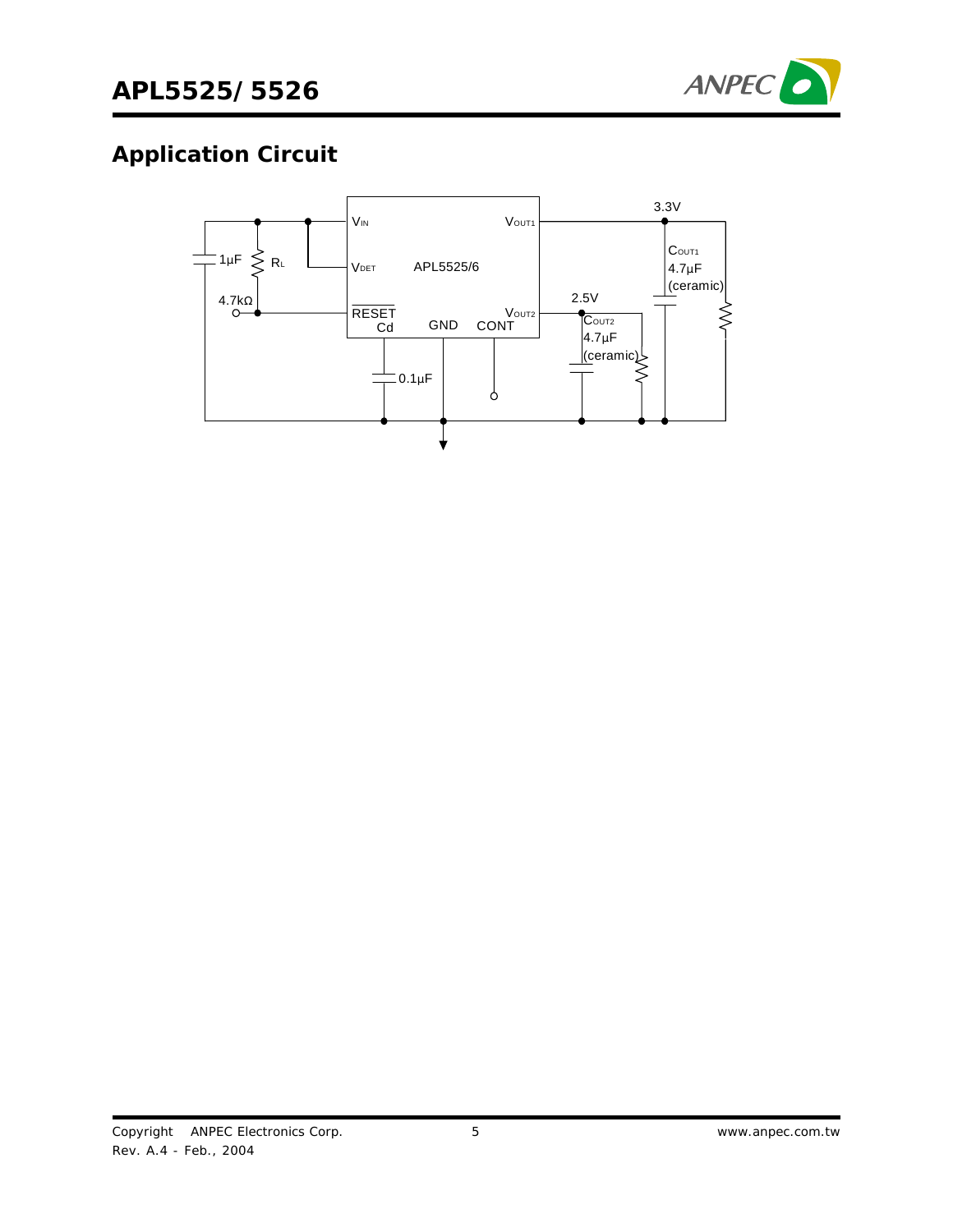

# **Timing Chart**



APL5525 APL5526

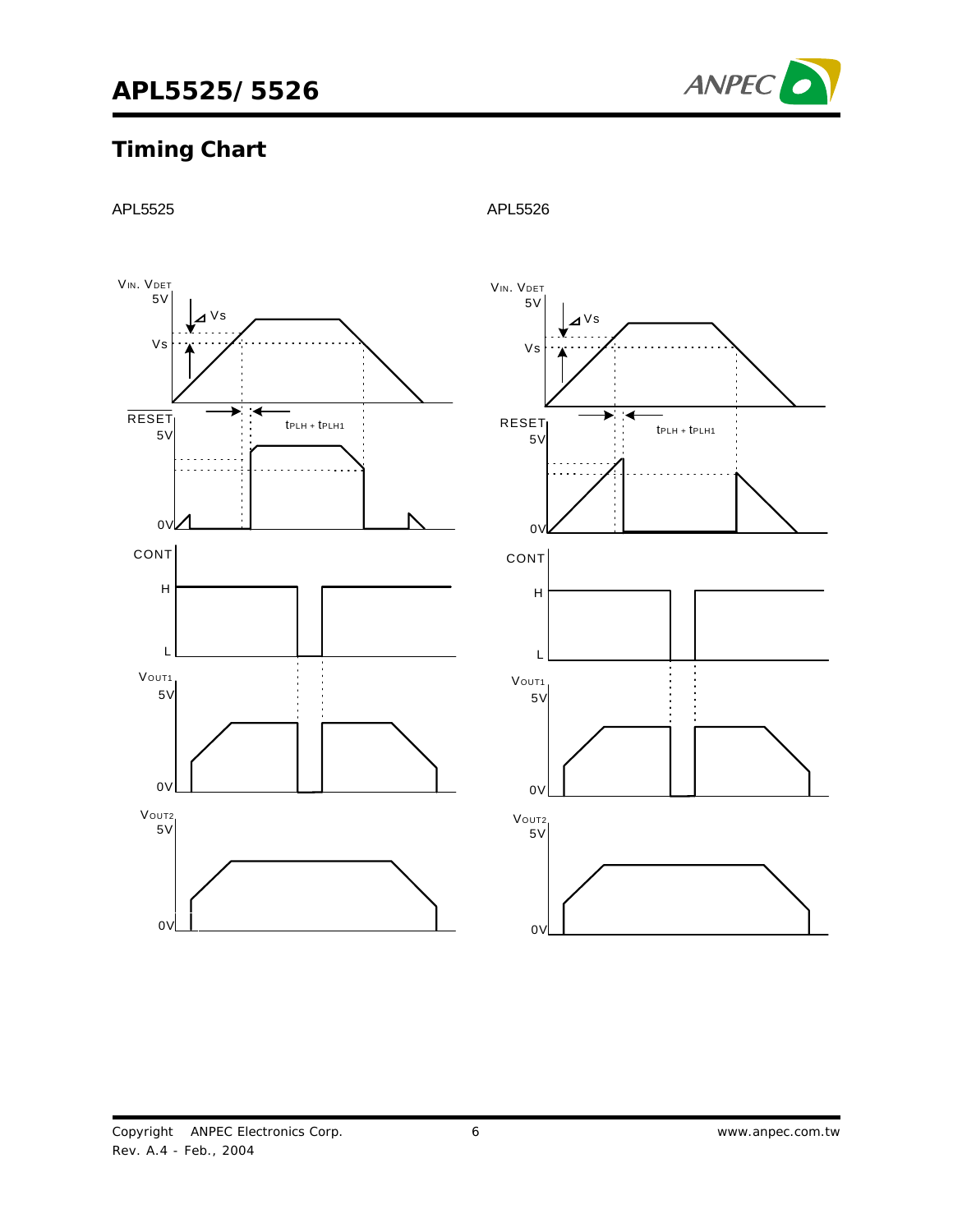

# **Typical Characteristics**





#### Quiescent Current vs. Output Current



Copyright © ANPEC Electronics Corp. Rev. A.4 - Feb., 2004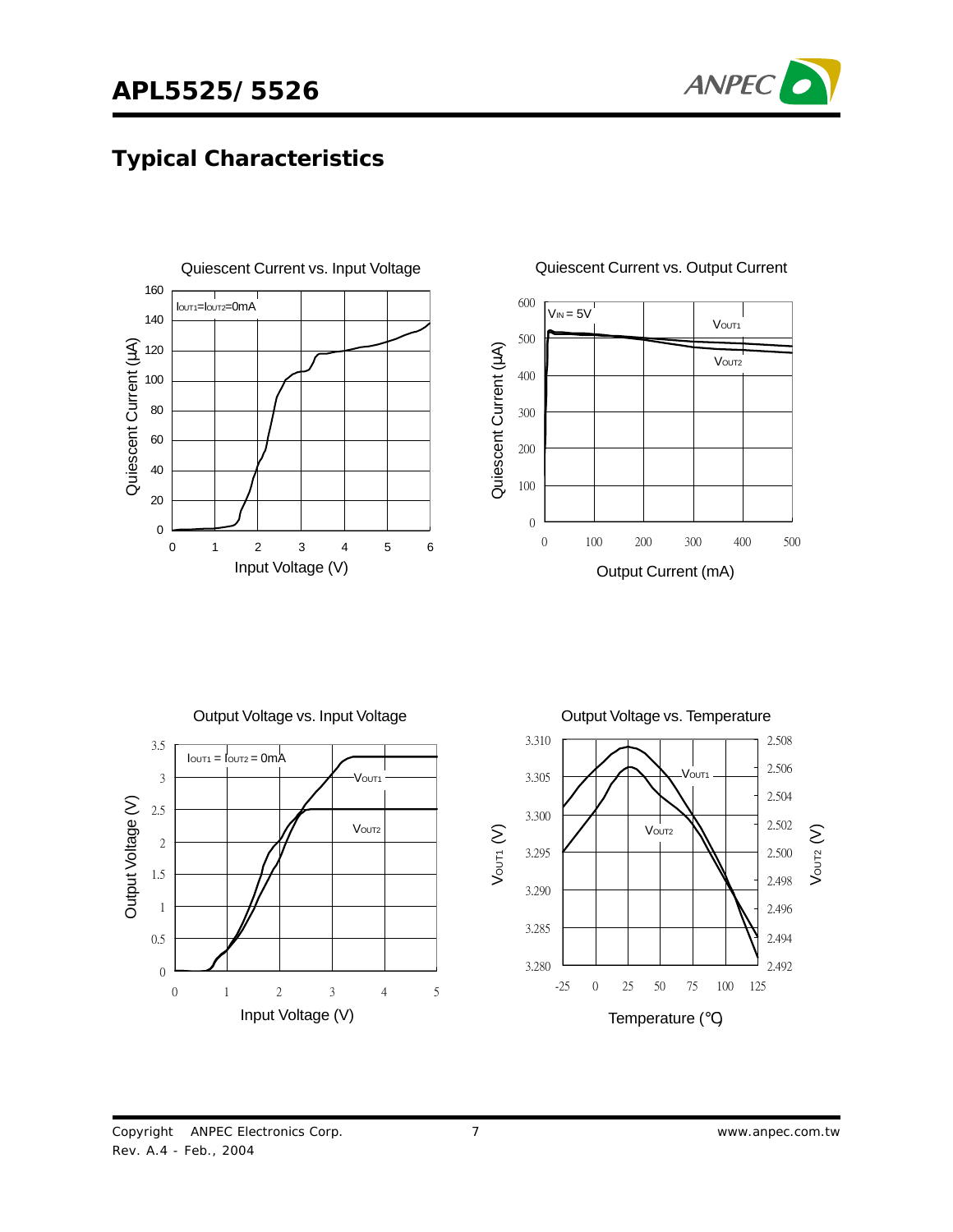# **APL5525/5526**



### **Typical Characteristics**









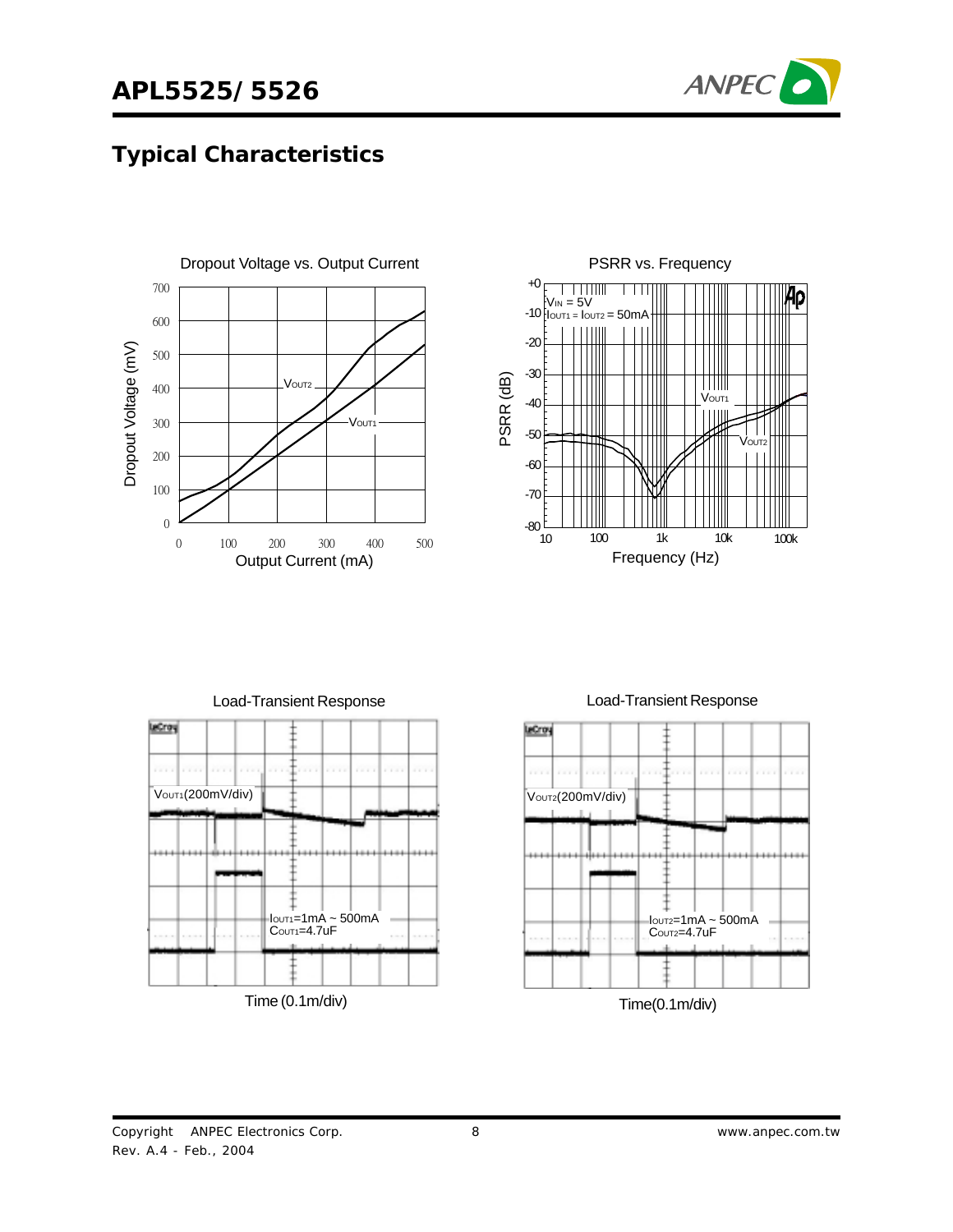

# **Typical Characteristics**



Line-Transient Response

Time(20µs/div)



#### Shutdown Response

Time (1ms/div)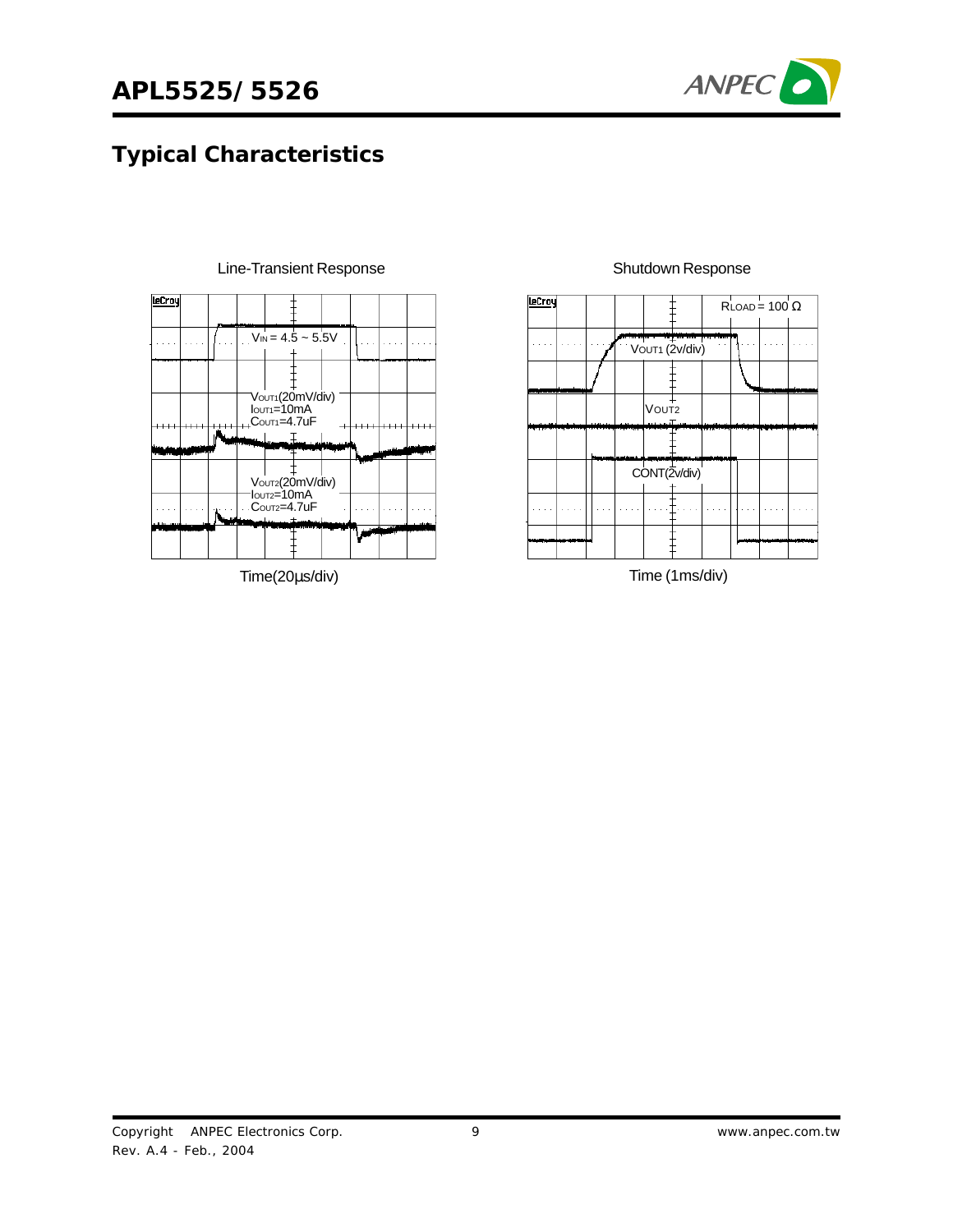

### **Application Information**

### Capacitor Selection and Regulator Stability

The APL5538 uses at least a 1uF capacitor on the input. This capacitor can use Aluminum, Tantalum or Ceramic capacitors. Input capacitor with large value and low ESR provides better PSRR and line-transient response. The output capacitor also can use Aluminum, Tantalum or Ceramic capacitors, and it's minimum values is recommended 4.7uF, ESR muse be above 0.01 $Ω$ . Large output capacitor values can reduce noise and improve load-transient response, stability, and PSRR. Note that some ceramic dielectrics exhibit large capacitance and ESR variation with Temperature. If use this capacitor, it may be necessary to use 4.7uF or more to ensure stability at temperature below -10°C.

#### Load-Transient Considerations

The APL5538 load-transient response graphs in Typical Characteristics show the transient response. A step change in the load current from 1mA to 500mA at 1u second will cause less than 300mV transient spike. Large output capacitor's value and low ESR can reduce transient spike.

#### Shutdown/Enable

The APL5538 has an active high enable function. Force CONT high ( $>1.6V$ ) enables the Vout<sub>1</sub>, CONT low (<0. 4V) disables the Vout1 and Vout2 can not be affected by CONT. Enter the shutdown mode, it also causes the output voltage to discharge through a 500  $\Omega$  resistance to ground. In shutdown mode, the quiescent current can reduce to 100uA. The CONT pin cannot be floating, a floating CONT pin may cause an indeterminate state on the output. If it is no use, connect to V<sub>IN</sub> for normal operation.

#### RESET

The RESET pin is asserted whenever  $V_{\text{DET}}$  falls below the reset threshold voltage or if CONT is forced low at some special IC(refer timing chart and pin description). The reset function ensures the microprocessor is properly reset and powers up into a known condition after a power failure. RESET will remain valid with VIN as low as 0.95V. The RESET output is a simple opendrain N channel MOSET structure. A pull-up resistor must be used to pull this output up to some voltage. For most application, this voltage will be the same power supply that supplies VIN to the APL5538. The APL5538 is relatively immune to negative-going glitches below the reset threshold. Typically reset delay time is 13ms while using o.1uF at Cd pin. If more transient immunity is needed, a Cd capacitor can be placed as larger as possible.

### Input-Output (Dropout)Voltage

The minimun input-output voltage differential (dropout) determines the lowest usable supply voltage. The dropout voltage is a function of drain-to-source on resistance multiplied by the load current.

### Current Limit

APL5538 includes two separate current-limit circuitry for each linear regulator. The current limit protection, which sense the current flows the P-channel MOSFET, and controls the output voltage. The point where limiting occurs is lout=950mA. The output can be shorted to ground for an indefinite amount of time without damaging to the part.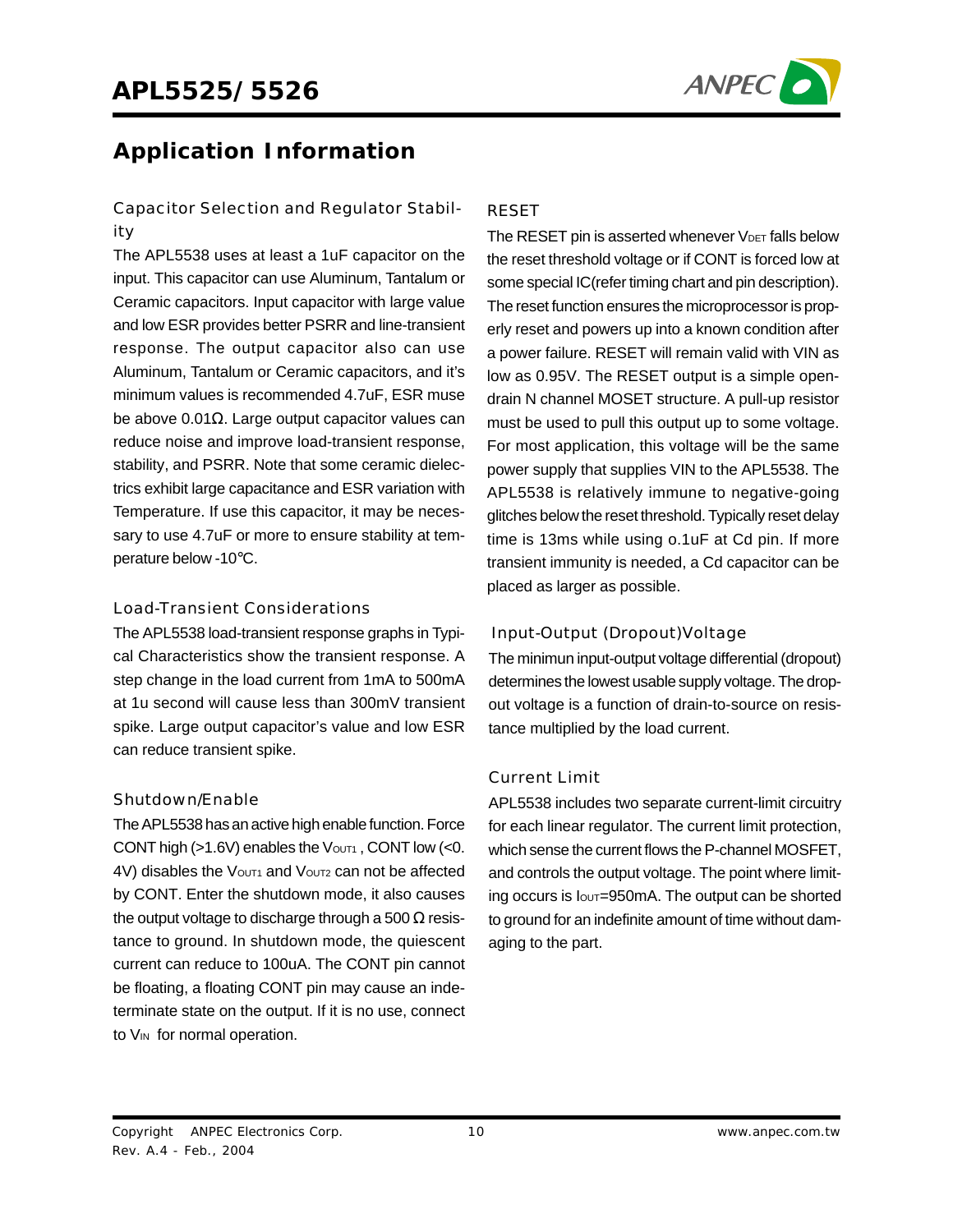

# **Application Information**

#### Thermal Protection

Thermal protection limits total power dissipation in the APL5538. When the junction temperature exceeds  ${\sf T}_{{\sf J}}$ =+150°C, the thermal sensor generate a logic signal to turn off the pass transistor and let IC to cool. When the IC's junction temperature cools by 10°C, the thermal sensor will turn the pass transistor on again, resulting in a pulsed output during continuous thermal protection. Thermal protection is designed to protect the IC in the event of fault conditions. For continual operation, do not exceed the absolute maximum junction temperature rating of T<sub>J</sub>=+150°C.

#### Operating Region and Power Dissipation

The thermal resistance of the case and circuit board, ambient and junction air temperature, and the rate of air flow all control the APL5538 maximum power dissipation. The power dissipation across the device is P =  $I_{\text{OUT}}(V_{\text{IN}}-V_{\text{OUT}})$ . The maximum power dissipation is:

 $P_{MAX} = (T_{J} - T_{A}) / (\theta_{JB} + \theta_{BA})$ 

where  $\mathsf{T}_{\mathsf{J}}\text{-}\mathsf{T}_{\mathsf{A}}$  is the temperature difference between the junction and ambient air.

 $\theta_{\text{JB}}$  is the thermal resistance of the package,  $\theta_{\text{BA}}$  is the thermal resistance through the printed circuit board, copper traces, and other materials to the surrounding air. The GND pin provides an electrical connection to ground and channeling heat away. Connect the GND pin to ground using a large pad or ground plane as a heat sink, it can improve maximize thermal dissipation.

See figure 1. The SOP-8-P utilizes a bottom thermal pad to minimize the thermal resistance of the package, making the package suitable for high current applications. The thermal pad is soldered to the top ground pad and is connected to the internal or bottom ground plane by several vias. The printed circuit board (PCB) forms a heat sink and dissipates most of the

heat into ambient air. The vias are recommended to have proper size to retain solder, helping heat conduction.



Figure 2 shows a board layout using the SOP-8-P package. The demo board is made of FR-4 material and is a two-layer PCB.

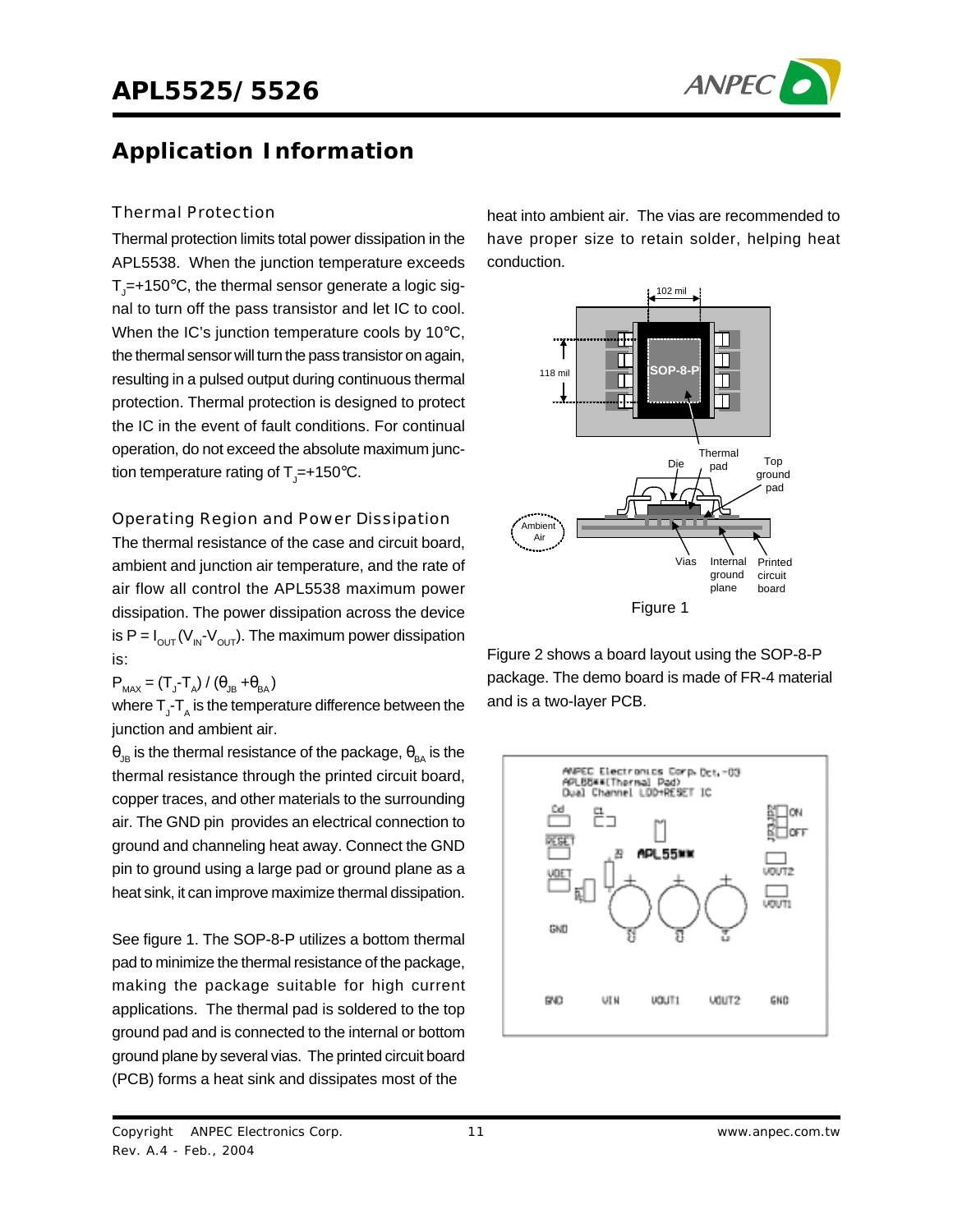

# **Application Information**



The data in Table1 was taken using 1/16" FR-4 board

with 2OZ. Copper foil.

| <b>COPPER AREA</b> |                 | <b>HEAT</b>                 |                            |      | <b>JUNCTION</b>                                                    |
|--------------------|-----------------|-----------------------------|----------------------------|------|--------------------------------------------------------------------|
| <b>TOPSIDE</b>     | <b>BACKSIDE</b> | <b>BOARD</b><br><b>AREA</b> | <b>SINK</b><br><b>AREA</b> |      | <b>RESISTANCE</b><br> PD(max) <br> JUNCTION-TO-<br><b>AMBIENT)</b> |
| 825                | 4125            | 5200                        | 24                         | 2.2W | 57 °C/w                                                            |
| Sq. mm             | Sq. mm          | Sq. mm                      | Sq. mm                     |      |                                                                    |
|                    | 3750            | 5600                        |                            |      | 96 °C/w                                                            |
| 0                  | Sq. mm          | Sq. mm                      | 0                          | 1.3W |                                                                    |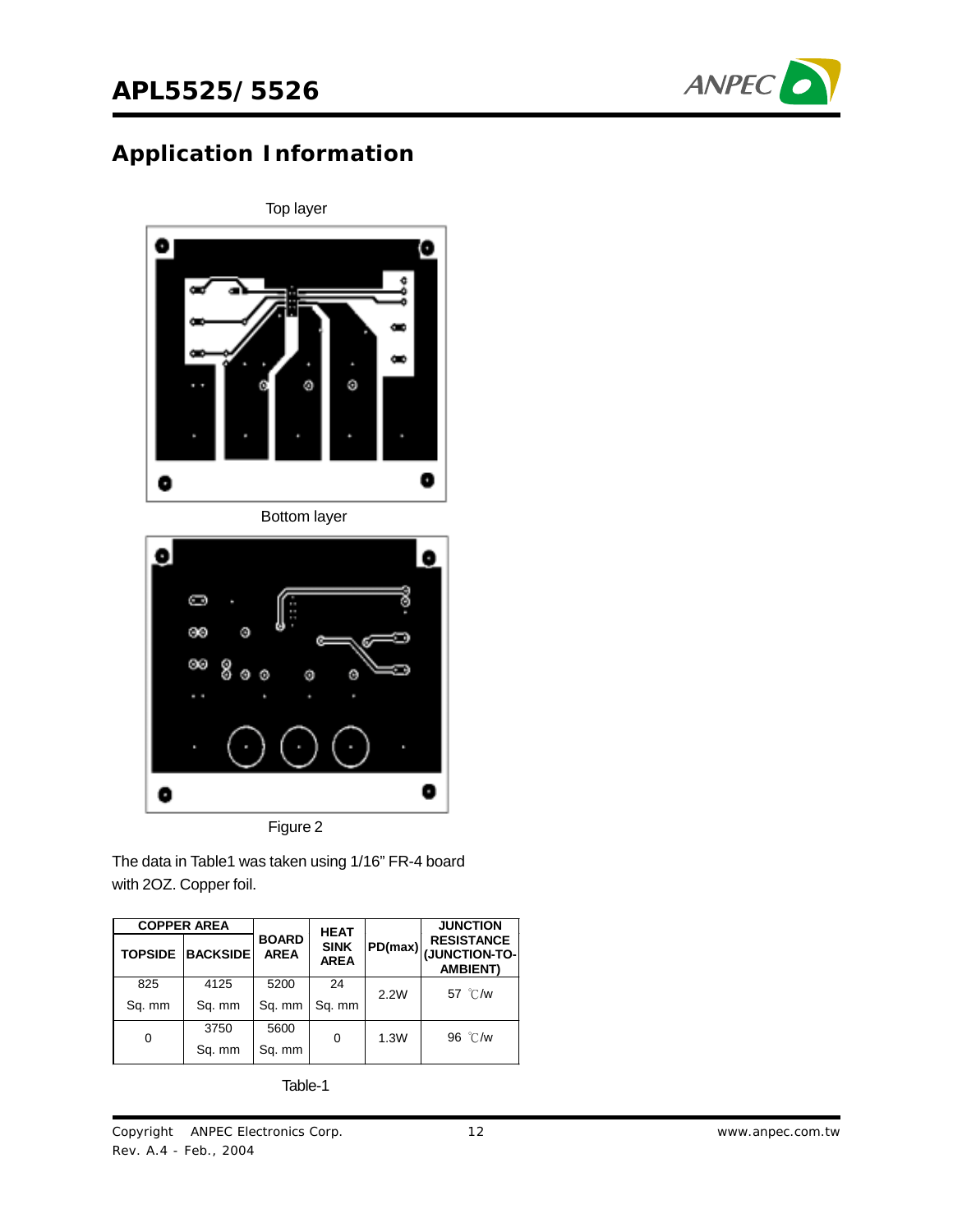

# **Packaging Information**

SOP-8 pin ( Reference JEDEC Registration MS-012)







| Dim                   |         | <b>Millimeters</b> | <b>Inches</b> |       |  |
|-----------------------|---------|--------------------|---------------|-------|--|
|                       | Min.    | Max.               | Min.          | Max.  |  |
| A                     | 1.35    | 1.75               | 0.053         | 0.069 |  |
| A1                    | 0.10    | 0.25               | 0.004         | 0.010 |  |
| D                     | 4.80    | 5.00               | 0.189         | 0.197 |  |
| E                     | 3.80    | 4.00               | 0.150         | 0.157 |  |
| Н                     | 5.80    | 6.20               | 0.228         | 0.244 |  |
|                       | 0.40    | 1.27               | 0.016         | 0.050 |  |
| e 1                   | 0.33    | 0.51               | 0.013         | 0.020 |  |
| e <sub>2</sub>        | 1.27BSC |                    | 0.50BSC       |       |  |
| $\mathbf 1$<br>$\phi$ |         | $8^{\circ}$        | $8^{\circ}$   |       |  |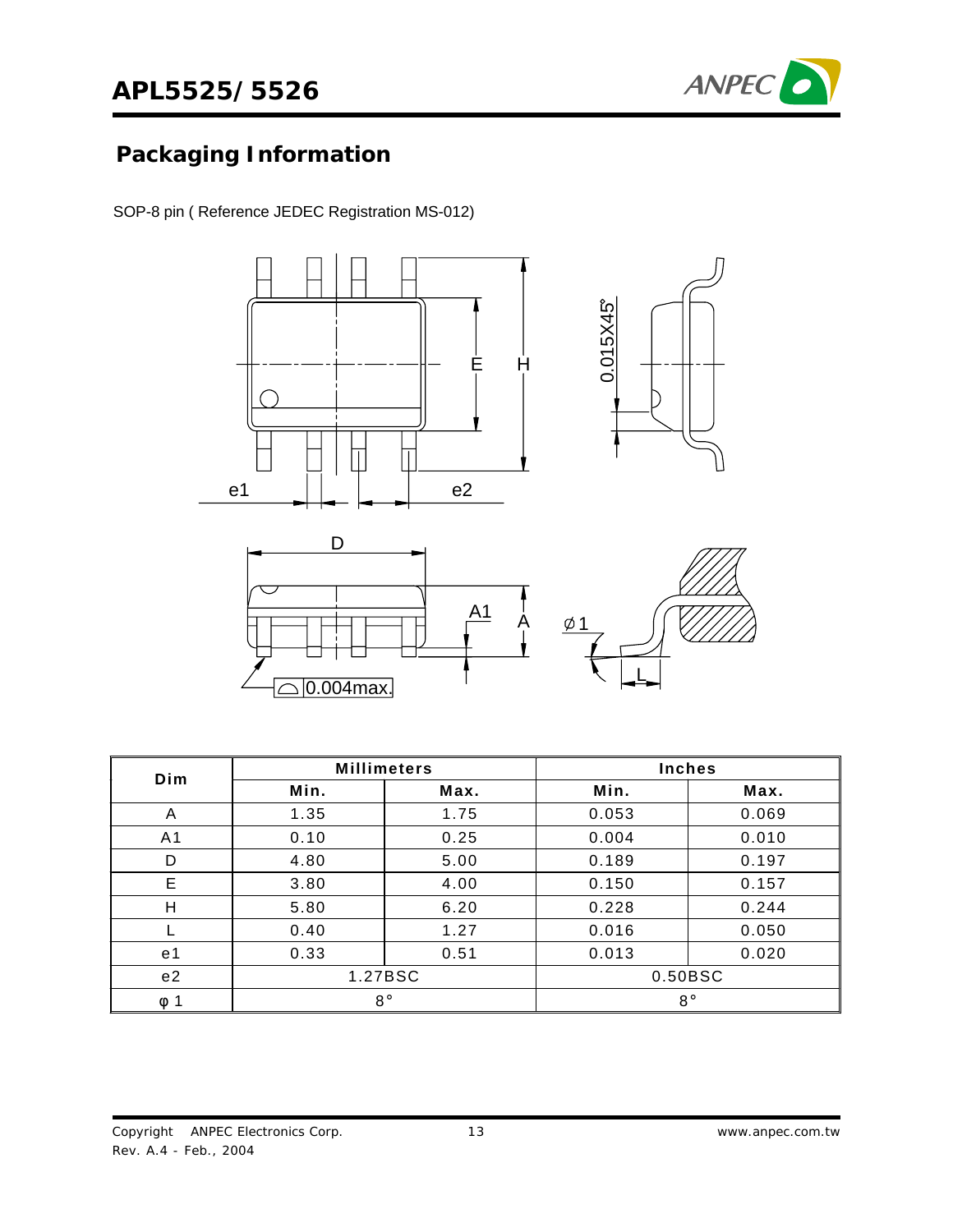

# **Packaging Information**

SOP-8-P pin ( Reference JEDEC Registration MS-012)

 $\sqrt{0.004}$ max.



| Dim            | <b>Millimeters</b> |         | <b>Inches</b> |       |  |
|----------------|--------------------|---------|---------------|-------|--|
|                | Min.               | Max.    | Min.          | Max.  |  |
| A              | 1.35               | 1.75    | 0.053         | 0.069 |  |
| A <sub>1</sub> | 0.10               | 0.25    | 0.004         | 0.010 |  |
| D              | 4.80               | 5.00    | 0.189         | 0.197 |  |
| D <sub>1</sub> | 3.00REF            |         | 0.118REF      |       |  |
| E              | 3.80               | 4.00    | 0.150         | 0.157 |  |
| E <sub>1</sub> | 2.60REF            |         | 0.102REF      |       |  |
| Н              | 5.80               | 6.20    | 0.228         | 0.244 |  |
|                | 0.40               | 1.27    | 0.016         | 0.050 |  |
| e <sub>1</sub> | 0.33               | 0.51    | 0.013         | 0.020 |  |
| e <sub>2</sub> |                    | 1.27BSC | 0.50BSC       |       |  |
| 1<br>Φ         | $8^{\circ}$        |         | $8^{\circ}$   |       |  |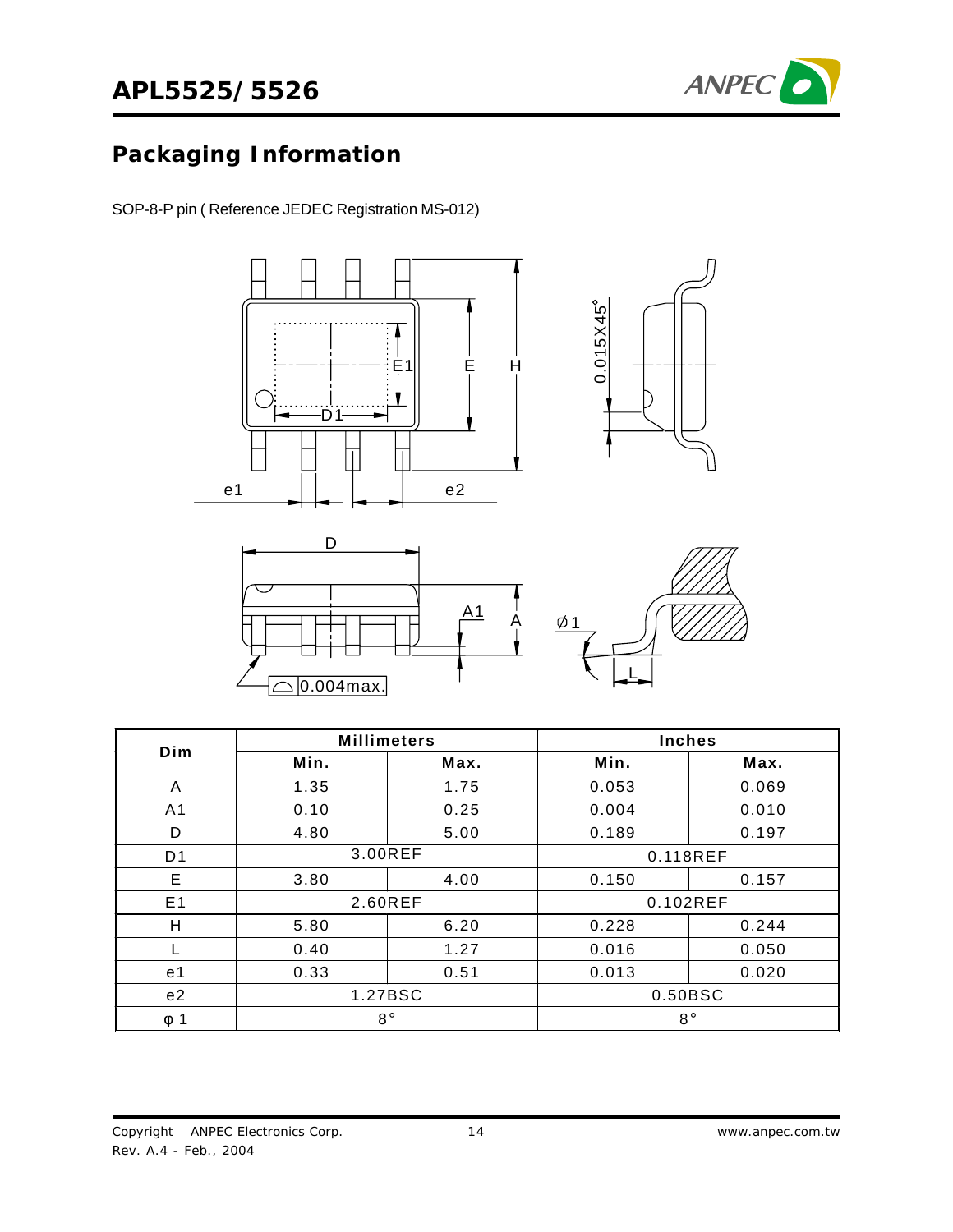

# **Physical Specifications**

| Terminal Material  | Solder-Plated Copper (Solder Material: 90/10 or 63/37 SnPb), 100%Sn |
|--------------------|---------------------------------------------------------------------|
| Lead Solderability | Meets EIA Specification RSI86-91, ANSI/J-STD-002 Category 3.        |

### **Reflow Condition (IR/Convection or VPR Reflow)**



### **Classificatin Reflow Profiles**

| <b>Profile Feature</b>                                                                              |                                                      | <b>Sn-Pb Eutectic Assembly</b> | <b>Pb-Free Assembly</b>                              |                 |  |
|-----------------------------------------------------------------------------------------------------|------------------------------------------------------|--------------------------------|------------------------------------------------------|-----------------|--|
|                                                                                                     | Large Body                                           | Small Body                     | Large Body                                           | Small Body      |  |
| Average ramp-up rate<br>(T $_{\rm L}$ to T $_{\rm P})$                                              | $3^{\circ}$ C/second max.                            |                                | $3^{\circ}$ C/second max.                            |                 |  |
| <b>Preheat</b><br>- Temperature Min (Tsmin)<br>- Temperature Mix (Tsmax)<br>- Time (min to max)(ts) | $100^{\circ}$ C<br>$150^{\circ}$ C<br>60-120 seconds |                                | $150^{\circ}$ C<br>$200^{\circ}$ C<br>60-180 seconds |                 |  |
| Tsmax to T∟<br>- Ramp-up Rate                                                                       |                                                      |                                | $3^{\circ}$ C/second max                             |                 |  |
| Tsmax to T∟<br>- Temperature $(T_L)$<br>- Time $(t_L)$                                              | $183^\circ C$<br>60-150 seconds                      |                                | $217^{\circ}$ C<br>60-150 seconds                    |                 |  |
| Peak Temperature(Tp)                                                                                | $225 + 0/-5$ °C                                      | $240 + 0/-5$ °C                | $245 + 0/-5$ °C                                      | $250 + 0/-5$ °C |  |
| Time within 5°C of actual Peak.<br>Temperature(tp)                                                  | 10-30 seconds                                        | 10-30 seconds                  | 10-30 seconds                                        | 20-40 seconds   |  |
| Ramp-down Rate                                                                                      |                                                      | 6°C/second max.                | 6°C/second max.                                      |                 |  |
| Time 25°C to Peak Temperature                                                                       |                                                      | 6 minutes max.                 | 8 minutes max.                                       |                 |  |
| Note: All temperatures refer to topside of the package. Measured on the body surface.               |                                                      |                                |                                                      |                 |  |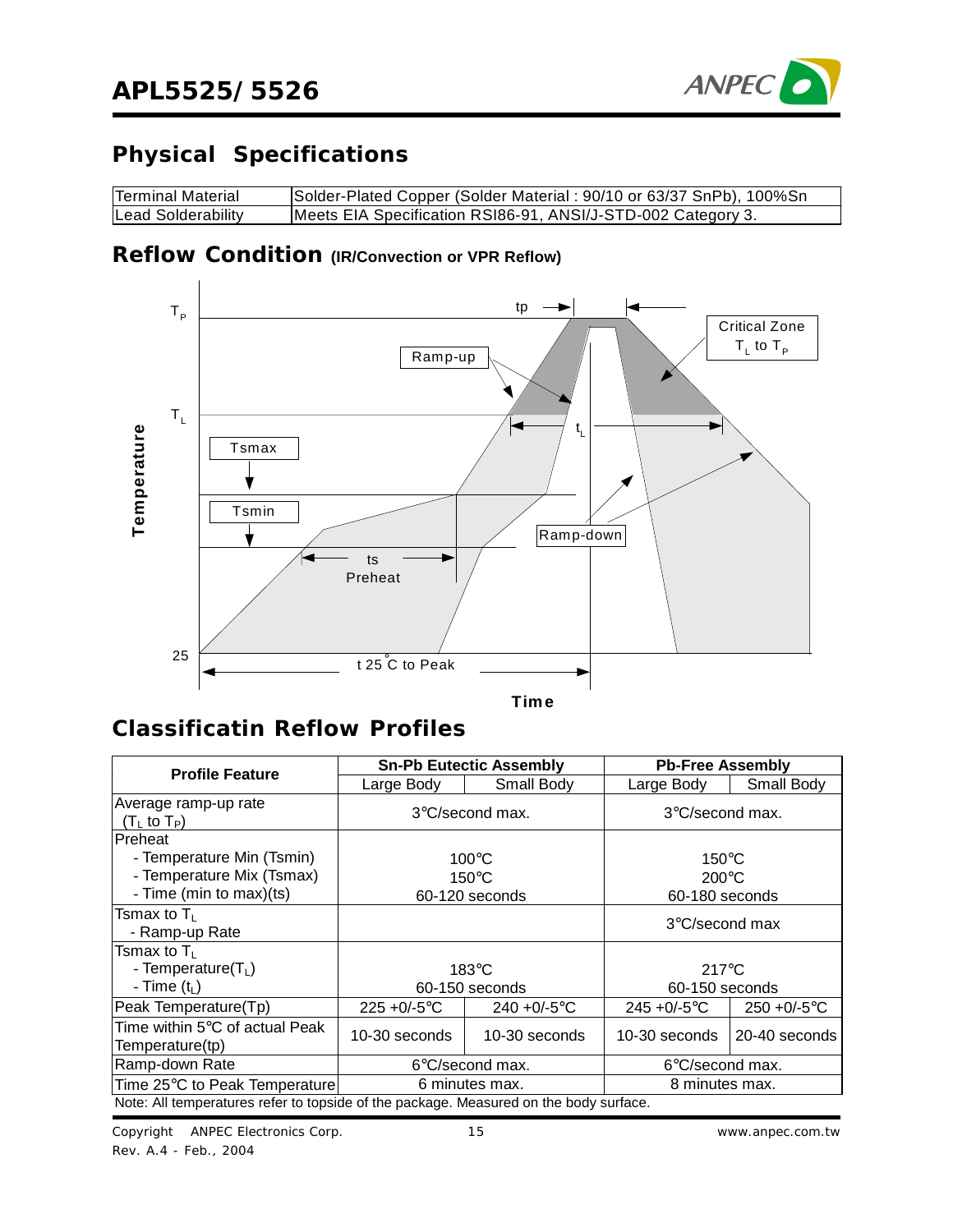

# **Reliability Test Program**

| <b>Test item</b>     | Method              | <b>Description</b>                           |
|----------------------|---------------------|----------------------------------------------|
| <b>SOLDERABILITY</b> | MIL-STD-883D-2003   | 245°C, 5 SEC                                 |
| <b>HOLT</b>          | MIL-STD-883D-1005.7 | 1000 Hrs Bias @125°C                         |
| <b>PCT</b>           | JESD-22-B, A102     | 168 Hrs, 100%RH, 121°C                       |
| <b>TST</b>           | MIL-STD-883D-1011.9 | $-65^{\circ}$ C~150 $^{\circ}$ C, 200 Cycles |
| <b>ESD</b>           | MIL-STD-883D-3015.7 | VHBM > 2KV, VMM > 200V                       |
| Latch-Up             | JESD 78             | 10ms, 1 $_{tr}$ > 100mA                      |

# **Carrier Tape**